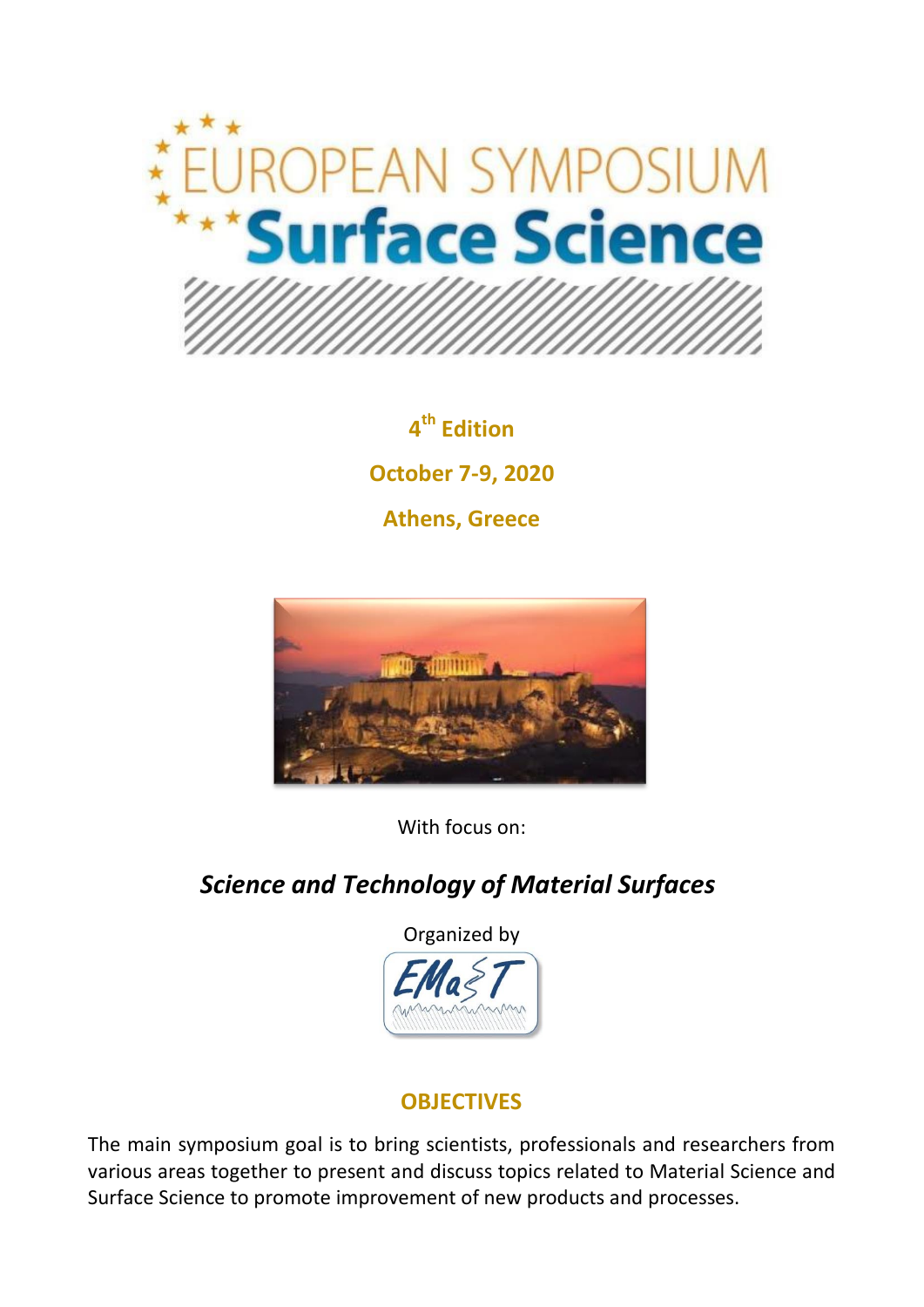The **EUROPEAN SYMPOSIUM ON SURFACE SCIENCE** will be a unique event to encourage an unprecedented international cross-collaboration among fundamental and applied surface sciences and industrial world.

The conference will consider various new developments, both from an experimental and computational viewpoint. Special emphasis will be given to the application of advanced theoretical and experimental approaches as well as multiscale and multidisciplinary approach. In particular, the presented novelties will focus on the potential application and to the industrial fallout.

Previous symposia were held in Rome, Italy (2014), Capri, Italy (2016) and Nice, France (2020).

#### **Key scientific/technological topics of the symposium**

- **Smart Coatings and Surface Modification,**
- **Nanotechnology and Nanomaterials,**
- **Advanced Manufacturing/Processing and Characterizations.**

#### *as applied in:*

- **People's health and well being**
- **Safe, smart, green transportation**
- **Smart cities: quality of environment and reduction of pollutants**

## **PRESENTATIONS**

The program of the symposium will include plenary, keynote lectures, and voluntary oral presentations. Plenary lectures will be 40 minutes , keynote lectures 30 minutes including 5 minutes for questions, voluntary oral presentations 15 minutes including 5 minutes for questions. All presentations should be in English.

## **PAPERS PUBLICATION AND ABSTRACT SUBMISSION**

All scientists, professionals, researchers involved or interested in the areas of the symposium are invited to register until **June 30, 2020**.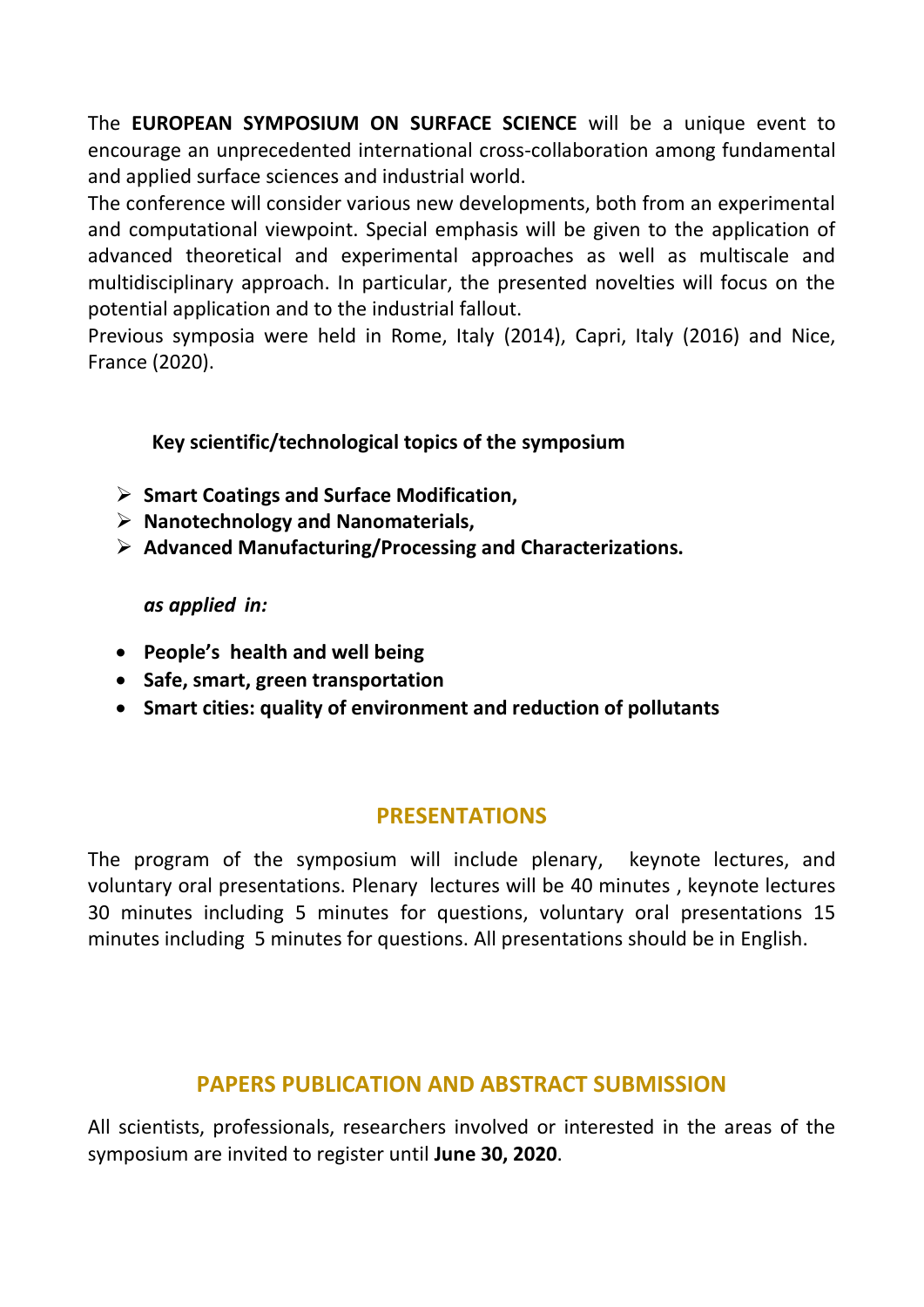For contributions, a one-page abstract should be submitted using the abstract form present at the end of this circular or visiting the website [www.emasst.com](http://www.emasst.com/) no later than **April 30, 2020** to the following address: [eurosymposium@emasst.com](mailto:eurosymposium@emasst.com) with "abstract for European Symposium" as subject.

The book of abstracts will be distributed on electronic media to all participants upon registration at the Symposium. All papers presented at the symposium will be uploaded as short papers at the conference website where they are easily accessible to the international scientific community

### **SPECIAL EVENTS**

- 
- 
- Welcome cocktail General Assembly of EMASST
- Gala Dinner Social and cultural excursion
	- (non included in the conference fee)

#### **REGISTRATION**

Symposium participants may register no later than **June 30, 2020**. Please fill the registration form present at the end of this circular or download at the website [www.emasst.com](http://www.emasst.com/) or [http://www.emasst.com/4-european-symposium-on-surface](http://www.emasst.com/4-european-symposium-on-surface-science.html)[science.html](http://www.emasst.com/4-european-symposium-on-surface-science.html)

|                                            | <b>Early registration</b><br>(euros) |        | Late registration<br>(euros) |        |
|--------------------------------------------|--------------------------------------|--------|------------------------------|--------|
|                                            |                                      |        |                              |        |
|                                            | Before September 30, 2020            |        | After September 30, 2020     |        |
|                                            | Not member                           | Member | Not member                   | Member |
| <b>Professors and managers</b>             | 250                                  | 200    | 300                          | 250    |
| <b>Researchers</b>                         | 200                                  | 150    | 250                          | 200    |
| <b>Research fellows and Ph.D. students</b> | 150                                  | 100    | 200                          | 150    |
| <b>Accompanying person</b>                 | 100                                  | 80     | 150                          | 100    |
| <b>EMASST membership</b>                   | 100                                  |        |                              |        |

#### **REGISTRATION FEES**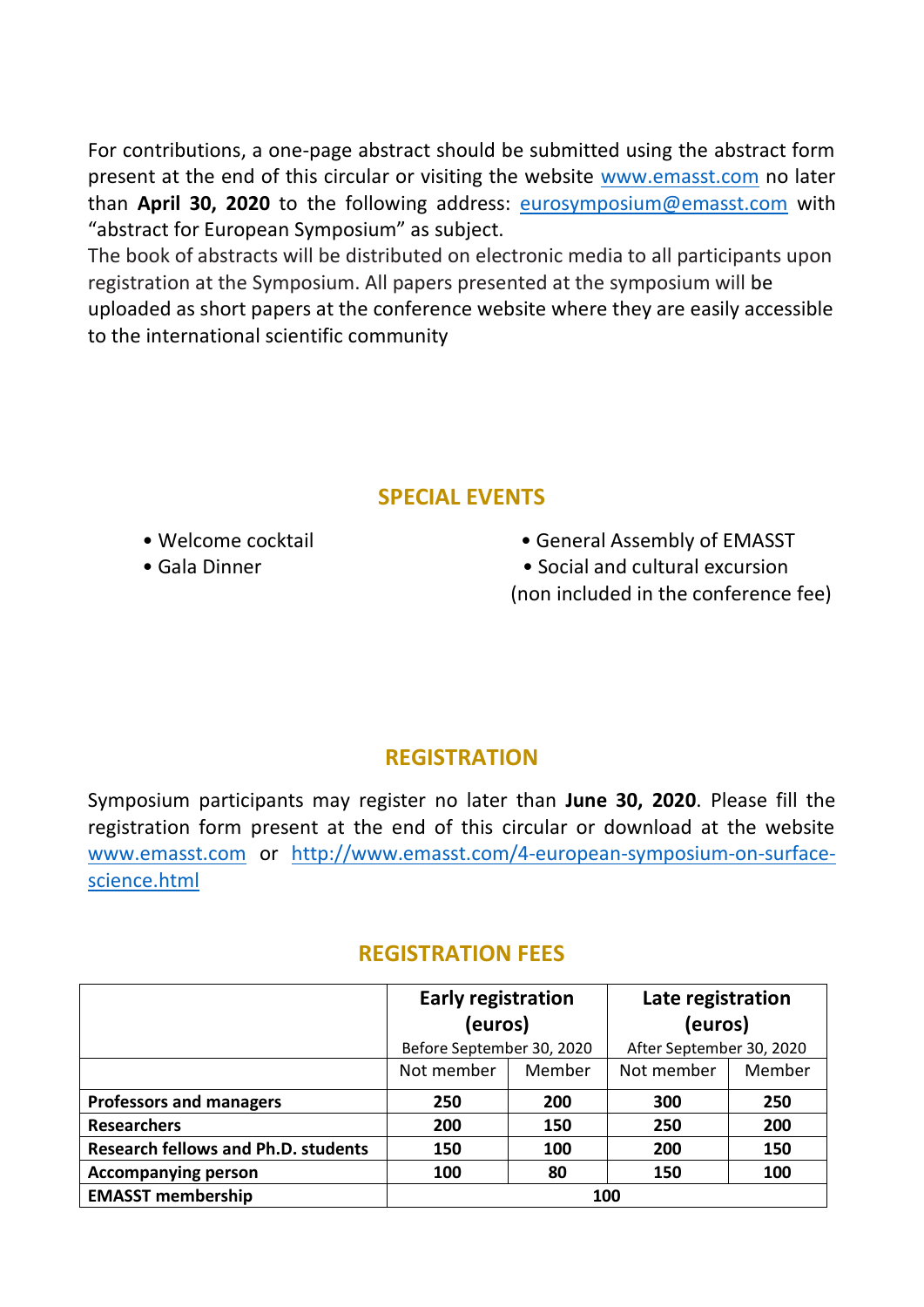*The registration fee includes the final program, the book of abstracts in electronic format, access to the hospitality desk, coffee and refreshments during the symposium, the welcome cocktail, gala dinner, other social and cultural events and certificate of participation. Accompanying guests will be entitled to the welcome cocktail and gala dinner.*

*Undergraduate and graduate students can register at a reduced fee if they provide a formal letter certifying their student identity from their academic institution.*

#### **ROADMAP TO THE SYMPOSIUM**

**May 30, 2020** Abstract submission deadline **August 31, 2020** Notice to Authors on the acceptance and form of presentation **September 30, 2020** Deadline for payment of early registration fee **October 1, 2020** Submission of papers for publication **October 7, 2020** Opening and start of The Symposium.

#### **AWARD**

During the 4<sup>th</sup> edition of the symposium, the scientific committee will confer the **EMASST AWARD on Surface Science** to the best paper that will be presented as oral presentation in terms of: innovation, quality of activity, industrial application.

#### **SYMPOSIUM LOCATION**

The  $2^{nd}$  circular will include more detailed information on the venue and the facilities available to participants.

#### **ACCOMODATION**

The 2<sup>nd</sup> circular will include detailed information on hotel reservation and transportation.